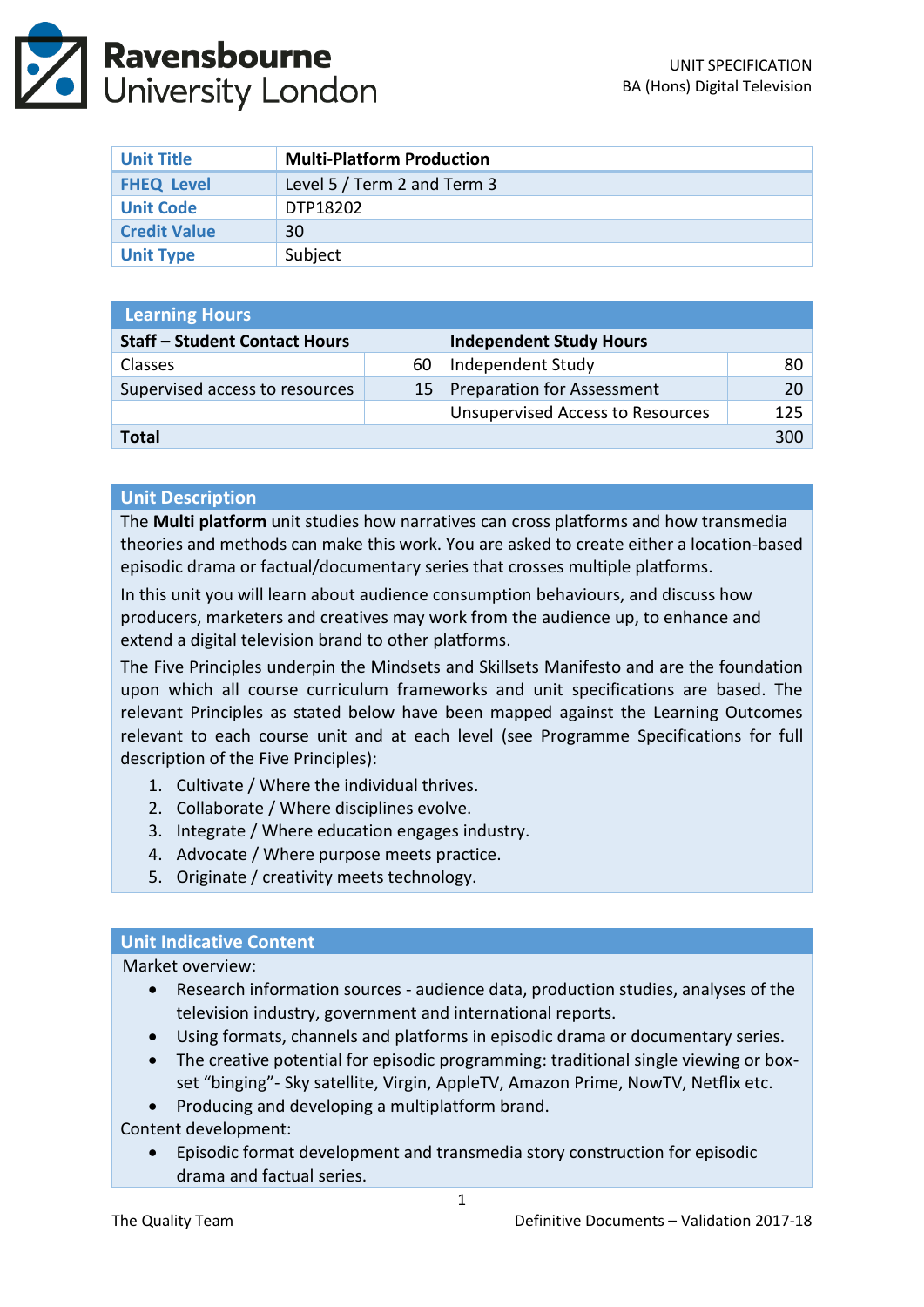- Other mechanisms social media and UGC as marketing tools: using Twitter, Facebook, LinkedIn or Instagram
- Techniques for managing narrative across platforms and over a series.
- How to create a social media strategy and social media management tools. Managing user-generated content.
- National/international regulatory and policy perspectives. Legalities and rules relevant to social channels and online activity
- Responding to a commissioner's brief.
- Writing proposal and honing pitching skills.

## **Unit Aims**

Develop an episodic/series-based format and produce programming for drama or factual. Understand the industry, market and brand fundamentals behind the creation of transmedia content brands.

Understand the creative potential of range of content platforms.

Understand how it is possible to enhance audience numbers and viewer experience by strategic use of social media and other platforms.

Hone skills in development, pitching and proposal-writing in the context of programme formats.

## **Unit Learning Outcomes**

**LO1 Research/Inspiration -** Demonstrate your capacity for information gathering techniques using a wide range of sources, providing visual, contextual and industry casestudy research as appropriate.

**LO2 Concept/Ideation -** Generate first concept ideas or strategic project themes drawing upon reference to acquired research materials

**LO3 Development/Prototyping -** Demonstrate a range of tests and solutions, informed by knowledge of the principles of the creative process.

**LO5 Presentation /Storytelling for Influence -** Evidence effective communication of projects, whether in visual, oral or written form.

**LO 7 Employability** Effectively employ professional transferrable and employability skills, including the ability to manage time and work to clear briefs and deadlines, respond to set goals, and communicate effectively.

## **Learning and Teaching Methods**

This unit will be delivered using a combination of:

- Briefings
- Lectures
- Project work
- Seminars
- Workshops
- **•** Group work